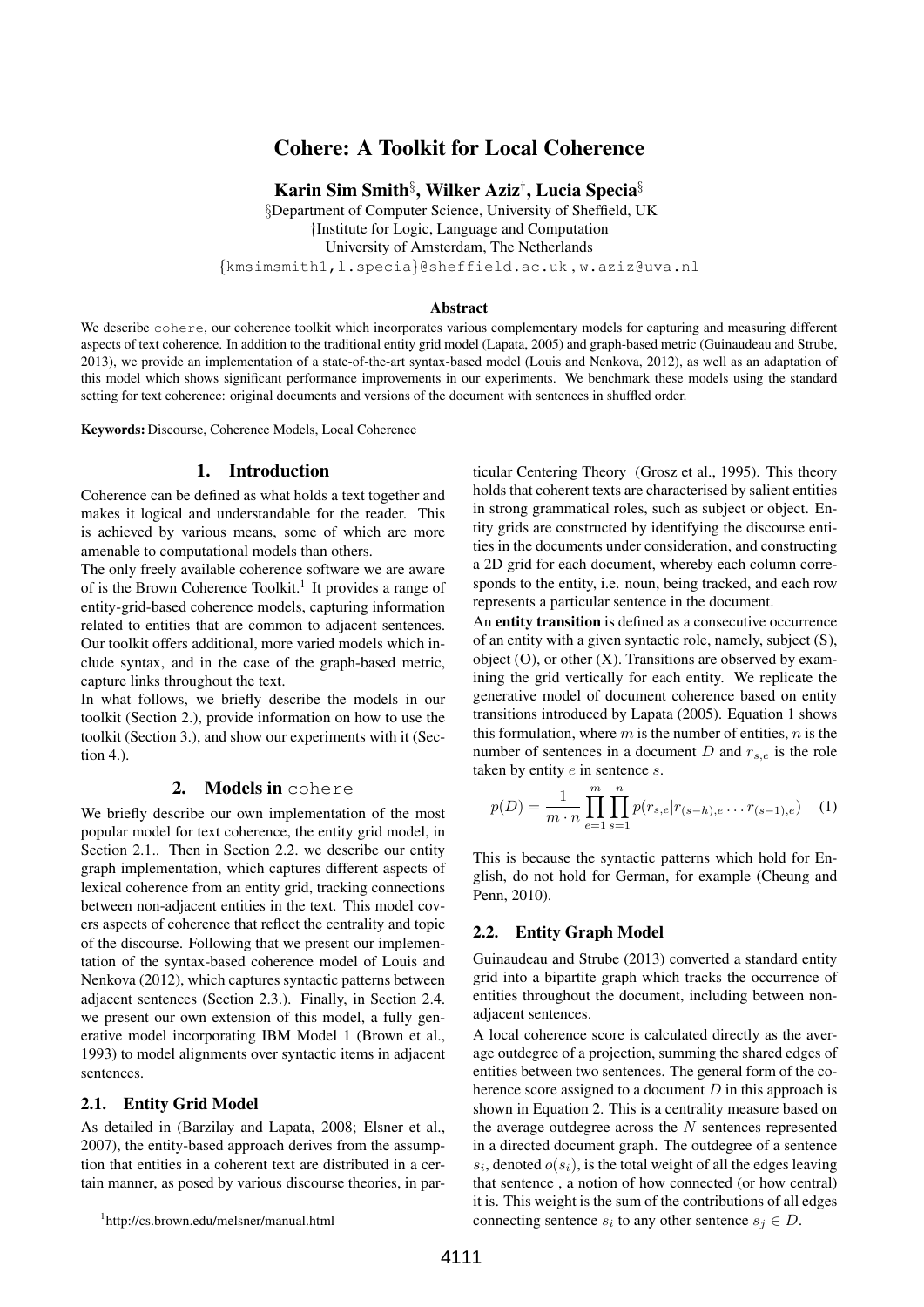$$
s(D) = \frac{1}{N} \sum_{i=1}^{N} o(s_i)
$$
  
= 
$$
\frac{1}{N} \sum_{i=1}^{N} \sum_{j=i+1}^{N} W_{i,j}
$$
 (2)

Guinaudeau and Strube (2013) define 3 types of graph projections: *binary*, *weighted* and *syntactic*.

*Binary*, or unweighted, projections simply record whether two sentences,  $s_i$  and  $s_j$ , have any entities in common. *Weighted* projections take the number of shared entities into account, rating the projections higher for more shared entities. A *syntactic* projection includes syntax information, where this information is used to weight the importance of the link: an entity in role of subject  $(S)$  is weighted as a 3, an entity in role of object  $(O)$ , as a 2, and other  $(X)$ , as a 1. Our implementation incorporates all three types of projection. Again, if a dependency parser is not available, for a certain language, the projections can only be binary or weighted. And for some languages it does not make sense to use syntactic weights, as they do not reflect the role of the entity in the same way as for English. In particular, it has been proven that the same patterns of syntactic constructions do not hold for eg. German, where topological fields are more relevant (Cheung and Penn, 2010).

## 2.3. Louis and Nenkova's Syntax Model

Louis and Nenkova (2012) propose both a local and a global coherence model based on syntactic patterns. Our implementation focuses on their local coherence model. It follows the hypothesis that in a coherent text consecutive sentences will exhibit syntactic regularities. Moreover, that these regularities can be captured in terms of cooccurrence of syntactic items.

The units of syntax examined can be context-free grammar productions (e.g.  $S \rightarrow NP VP$ ) or *d*-sequences (a sequence of sibling constituents at depth  $d$  starting from the root, possibly annotated with the left-most child node they dominate, e.g.  $NP_{NN} VP_{VB}$ ). The model conditions each sentence on the immediately preceding sentence, both seen as sequences of syntactic patterns. Each sentence is assumed to be generated one pattern at a time and patterns are assumed independent of each other. The parameters of the model are "unigram" and "bigram" patterns over a vocabulary of syntactic items (i.e. productions or d-sequences). The coherence of a document under the model is given by Equation 3, where  $(u_1^m, v_1^n)$  represents adjacent sentences, and  $c(\cdot)$  is a function that counts how often a pattern (or a pair of patterns) was observed in the training data.

$$
p(D) = \prod_{(u_1^m, v_1^n) \in D} \prod_{j=1}^n \frac{1}{m} \sum_{i=1}^m \frac{c(u_i, v_j) + \alpha}{c(u_i) + \alpha |V|}
$$
(3)

To account for unseen syntactic patterns at test time, the model is smoothed by a constant  $\alpha$ .

#### 2.4. Syntax Model with IBM 1 Alignments

A way to understand the model by Louis and Nenkova (2012) is to see it as an alignment model between syntactic items. However, that model does not have any latent variables, which is possible under the assumption that all available alignment configurations have been directly observed in the training data. It is worth highlighting that in reality the training data is incomplete, in the sense that it lacks alignment information. Thus, we introduce alignments between syntactic patterns in adjacent sentences as a latent variable. Our model is in fact an instance of IBM model 1 (Brown et al., 1993), where the current sentence is generated by the preceding one, one pattern at a time, with a uniform prior over alignment configurations. The latent alignment variable allows us to model the fact that some patterns are more likely to trigger certain subsequent patterns.

In IBM Model 1, a latent alignment function  $a : j \mapsto i$ , maps patterns in  $v_1^n$  (the current sentence) to patterns in  $u_0^m$  (the preceding sentence), where  $u_0$  is a special NULL symbol which models insertion of patterns. The score of a document is thus:

$$
P(D) = \prod_{(u_1^m, v_1^n) \in D} p(v_1 \dots v_n, a_1 \dots a_n | u_0 \dots u_m).
$$

As mentioned above, here  $n$  is the current sentence and  $m$  the preceding sentence. As the alignment is hidden, we marginalise over all possible configurations, which is tractable due to the independence assumption (that items align independently of each other). Equation 4 shows this tractable marginalisation.

$$
p(D) = \prod_{(u_1^m, v_1^n) \in D} \prod_{j=1}^n \sum_{i=0}^m p(v_j | u_i)
$$
 (4)

We resort to Expectation Maximisation (EM) to estimate the parameters in Equation 4 (Brown et al., 1993). Due to the convexity of IBM Model 1, EM is guaranteed to converge to a global optimum. Moreover, as we observe more data, this model converges to better parameters. A similar solution was proposed in a different context by (Soricut and Marcu, 2006) in their work on word co-occurrences.

To avoid assigning 0 probability to documents containing unseen patterns, we modify the original training procedure to treat all the singletons as belonging to an unknown category (UNK), thus reserving probability mass for future unseen items.

#### 3. Running the Toolkit

Input The input data for the toolkit is raw text, with markup for document breaks. The syntax models take ptb marked up files, which can be derived from code included in the toolkit.

#### Models available

- Entity Grid model, our own generative grid model in line with Lapata (2005).
- Entity Graph metric, implementation of Guinaudeau and Strube (2013).
- Syntax-based model, based on Louis and Nenkova (2012).
- Our syntax-based model with IBM Model 1 alignments (over syntactic items in adjacent sentences).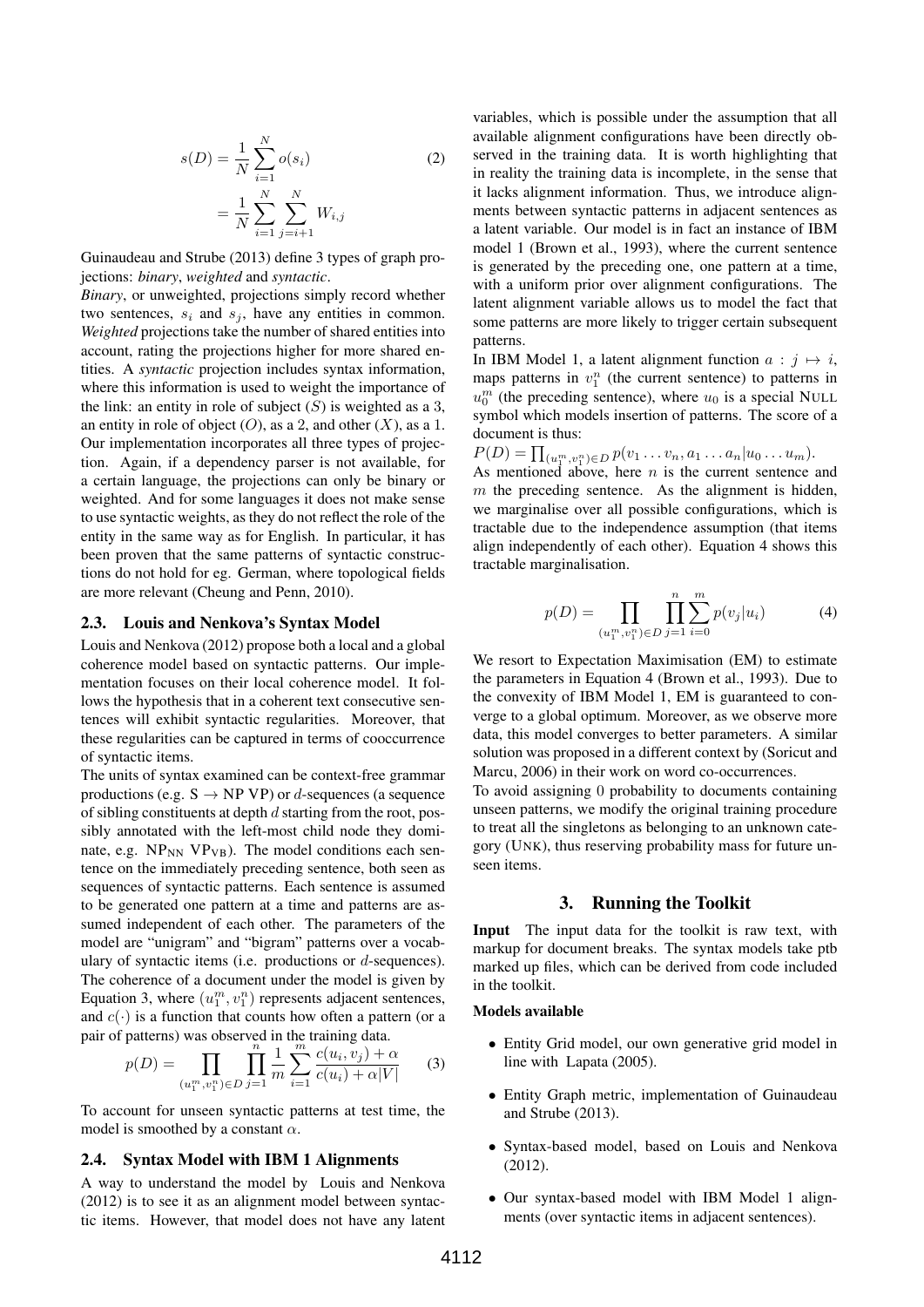#### Parameters

- depth: this parameter can be used to vary the depth of the syntactic trees (default is 3). This applies to the syntax-based model and the syntax-based model with IBM 1 alignments.
- salience: this parameter is used by our entity grid model to define how salient the entity is, e.g. 2 would mean that only entities occurring more than twice are considered.
- projection: this parameter is used by our graph metric, to determine the projection, i.e. *binary*, *weighted* and *syntactic*.

Output The above models output a score per document. These can be used, for example, to automatically compare or rank alternative versions of a documents, or more generally for comparisons across documents.

## 4. Experiments and Results

We conducted a series of experiments to test our toolkit and to test our hypothesis that patterns of syntactic items between adjacent sentences can be better modelled through a latent alignment model. In other words, a second aim was to check whether our IBM Model 1 formulation for the syntax model outperforms the original syntax model.

We follow the standard approach of comparing a humanauthored coherent text with a shuffled version of it, where the order of sentences is randomly altered. This corresponds to the binary discrimination task described in the Brown Coherence Toolkit. For the experiments we used a POS tagger<sup>2</sup> to identify the nouns and subsequently a parser<sup>3</sup> to establish the grammatical role of each of these nouns.

## 4.1. Data

To estimate the parameters of the entity-grid and syntaxbased models (e.g. distribution over entity role transitions and syntactic patterns), we use the most recent portion of English LDC Gigaword corpus,<sup>4</sup> part 12/2010, which encompasses 41,564 documents and 774,965 sentences, excluding two sections deemed inadequate quality. To test our models, we take a standard corpus widely used for coherence evaluation, the Earthquakes and Accidents corpus, with the given permutations<sup>5</sup>

## 4.2. Results

Tables 1 (Accidents) and 2 (Earthquakes) show the performance of our models according to different evaluation methods (scores are percentages). Our evaluation metrics are defined as follows:

 $ref_{1*}$  how often the reference (i.e., original, humanauthored documents) is ranked strictly higher than any of their shuffled counterparts. (In the case

of this dataset, there are 20 shuffled versions<sup>6</sup>):  $\frac{1}{|D|}\sum_d \operatorname{first}_m(d_r) \times \operatorname{solo}_m(d_r)$ 

ref<sup>≥</sup> how often a model ranks the reference no worse than any of the shuffled counterparts:  $\frac{1}{|D||S|}\sum_{d}\sum_{s}\text{win}_{m}(d_{r}, d_{s}) + \text{tie}_{m}(d_{r}, d_{s})$ 

Our results are shown in Tables 1 and 2.

In our experiments with the syntax models, we derived the syntactic items in the form of the d-sequence, defined as the leaves of the parse tree at a given depth (in our experiments of depth 2, 3, 4), and annotated with the left-most leaf. We display results for both IBM1 and LOUIS at varying levels of depth in Tables 1 and 2 with suffix  $-d2, -d3, -d4$ . We display the best results for the syntax models obtained over these depths.

It is clear that our IBM Model 1 formulation for the syntax model outperforms the original syntax model. It also outperforms our implementation of the entity grid, and the entity graph metric for one of the languages.

We used the syntactic projection for our Graph metric. It performs well, despite the fact that it requires no training, unlike the other models. We believe this is because it manages to capture an essence of the web of entity connections which encompass the entire document. Interestingly it does not do so well on the Earthquakes corpus, which other models generally do better on. We surmise this is due to the fact that the other models can capture the particular sequence of the very structured report that is represented in this corpus; in particular this suits our IBM Model 1 formulation, as it tracks syntactic patterns in adjacent sentences in a more stringent manner. Whereas the directed graph measures all the connected entities, but with the repetition of entities throughout the short text perhaps struggles to differentiate the order more. Often the main entities of the document in this corpus are in the first line. The graph will then score the edges from them to any subsequent sentences.

Results for previous grid experiments (Barzilay and Lapata, 2008) were obtained from supervised training, whereby the parameters are trained on this same Earthquakes and Accidents corpus, then tested on a heldout section of the same dataset. We adopted a more automated approach, training on more general data, with a view to being applied more widely. This does, however, affect the results, particularly given the nature of the Earthquakes and Accidents corpus. It consists of short articles (averaging 10.4 and 11.5 sentences in length, respectively) (Barzilay and Lapata, 2008), with many short sentences and with a very consistent structure. The scores we report are therefore not as high as those reported in previous work, because we have not trained our models to the fixed format of that corpus.

It is worth pointing out that both our reimplementation of the original syntax model and our IBM1 model were trained on the aforementioned LDC data. This again accounts for the slightly lower figures by comparison with the original syntax model.

<sup>2</sup> http://nlp.stanford.edu/software/tagger.shtml

<sup>3</sup> http://nlp.stanford.edu/software/lex-parser.shtml

<sup>4</sup> https://catalog.ldc.upenn.edu/LDC2003T05

<sup>5</sup> http://people.csail.mit.edu/regina/coherence/CLsubmission/

<sup>6</sup> http://people.csail.mit.edu/regina/coherence/CLsubmission/